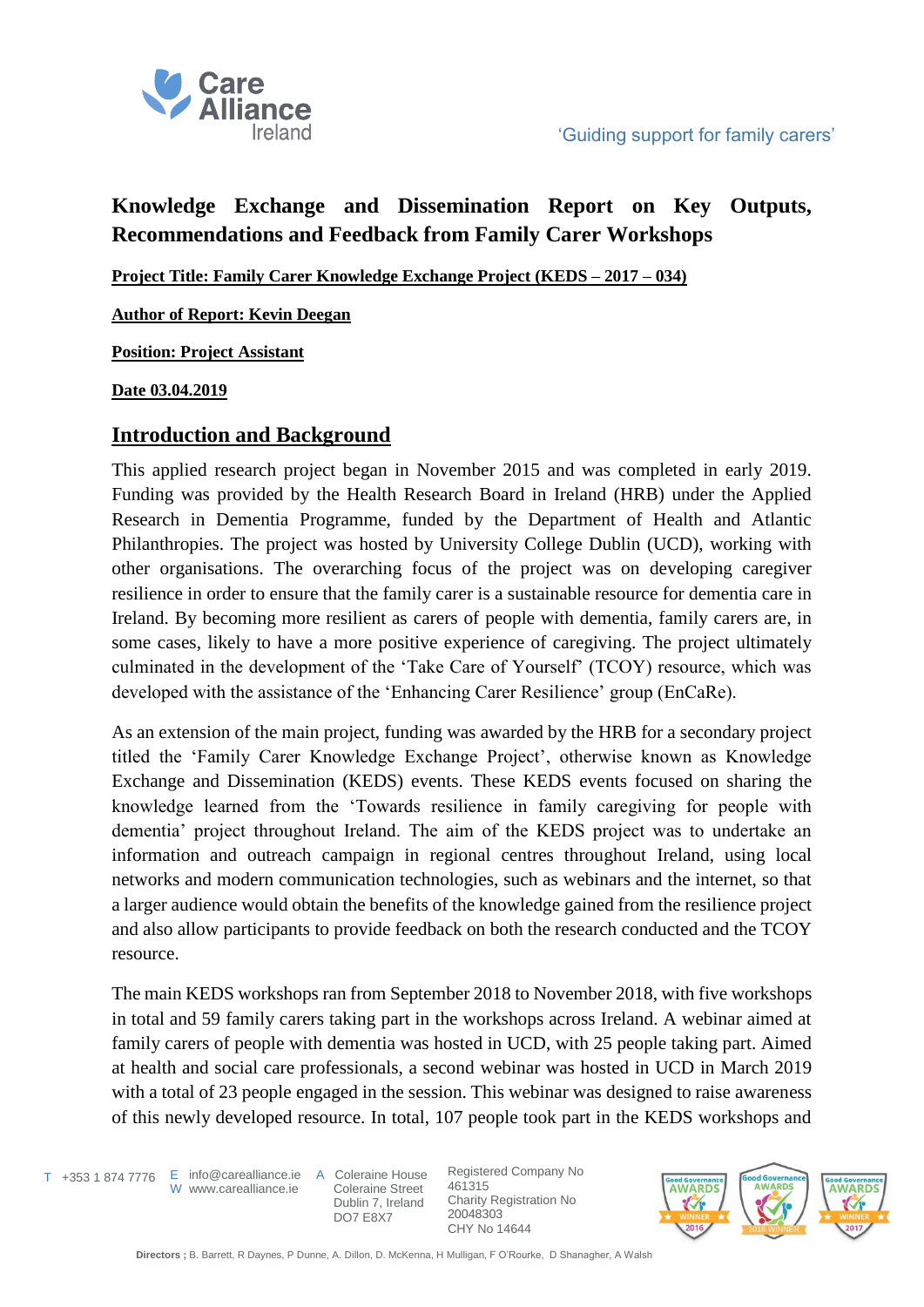

two webinars. This report discusses the keys outputs, recommendations and feedback gained from these KEDS workshops, with a focus in particular on the five workshops.

W www.carealliance.ie

T +353 1 874 7776 E info@carealliance.ie A Coleraine House Coleraine Street Dublin 7, Ireland DO7 E8X7

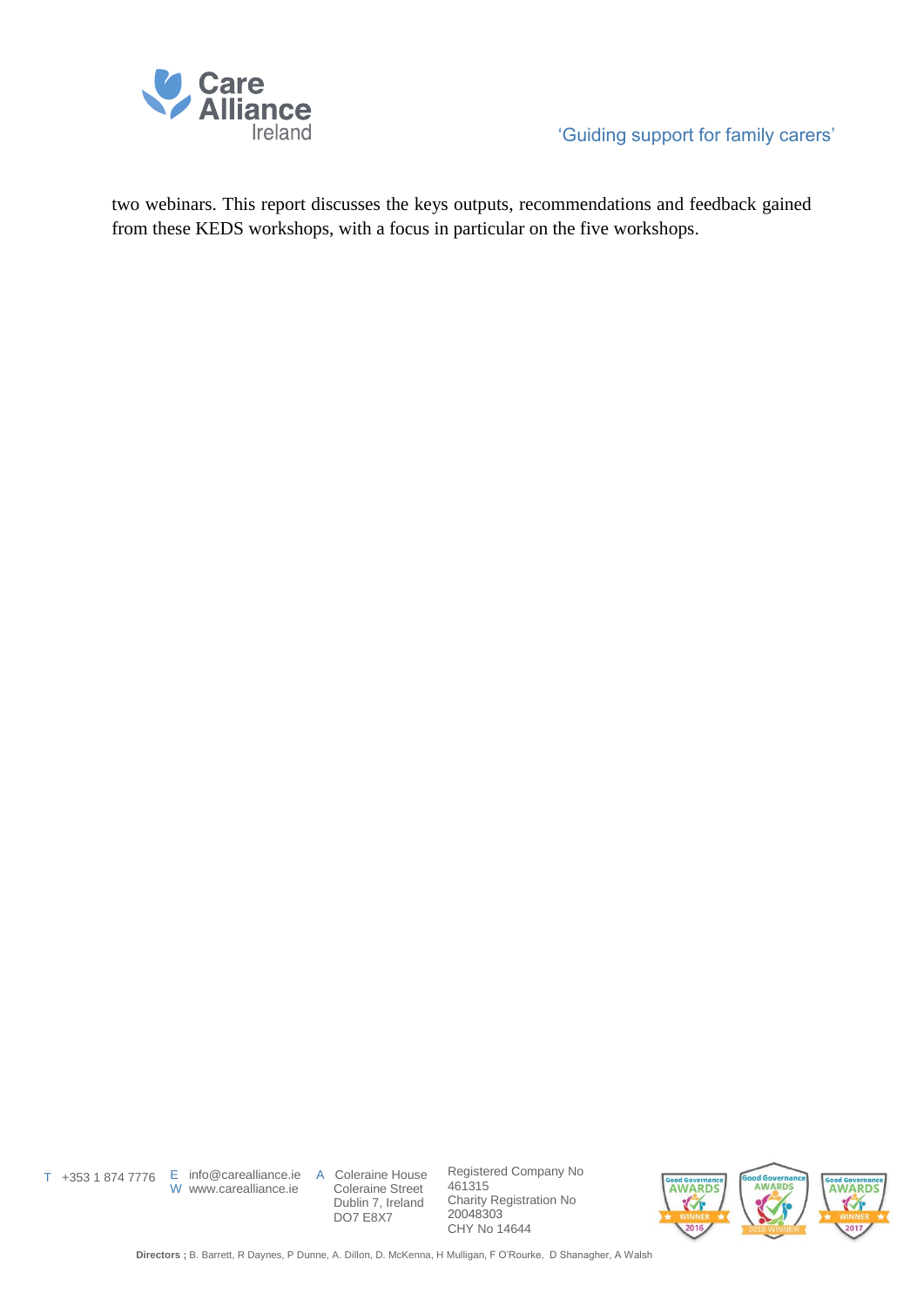

# **KEDS Project Team**

The following were involved in the creation of material for and facilitation of the KEDS workshops:

- Professor Gerard Fealy, Professor of Nursing at UCD, Principal Investigator of the main HRB DEM project
- Ms Sandra McCarthy, HRB DEM Project Manager
- Mr Liam O'Sullivan, Executive Director of Care Alliance Ireland
- Mr Kevin Deegan, Research Assistant, Care Alliance Ireland
- Dr Attracta Lafferty, UCD, Research Fellow
- Professor Amanda Phelan, UCD, Head of Subject for Older People and Associate Dean for Global Engagement
- Professor Eilish McAuliffe, UCD, Professor of Health Systems
- Dr Diarmuid O'Shea, Consultant in Geriatric Medicine at St Vincent's University Hospital

### **Workshop Plan**

Each KEDS workshops was divided into the following parts:

- 1. Project Overview
- 2. Resilience
- 3. Research into Resilience and Caring for Someone with Dementia
- 4. Developing a Resource to Promote Carer Resilience

In each workshop the facilitator provided an overview of the project and the outputs to date, and then highlighted why the research is relevant to family carers and their lived experiences. The facilitator also provided an opportunity for discussion and feedback on the topics covered. For example, after each part was completed, the facilitator allowed for knowledge exchange moments where the participants discussed what it means to be resilient as a carer and how the research compared to their experiences as carers. This was followed by an opportunity to provide feedback on the TCOY resource.

# **Workshop Outputs, Recommendations and Feedback**

### Workshop 1

The first workshop took place in Dublin in the Ashling Hotel on 4th September 2018, with a total of 20 attendees. Of those in attendance, 19 were family carers and one was a dementia adviser from the Alzheimer Society of Ireland. Sandra McCarthy facilitated the workshop with

T +353 1 874 7776 E info@carealliance.ie A Coleraine House

W www.carealliance.ie

 Coleraine Street Dublin 7, Ireland DO7 E8X7

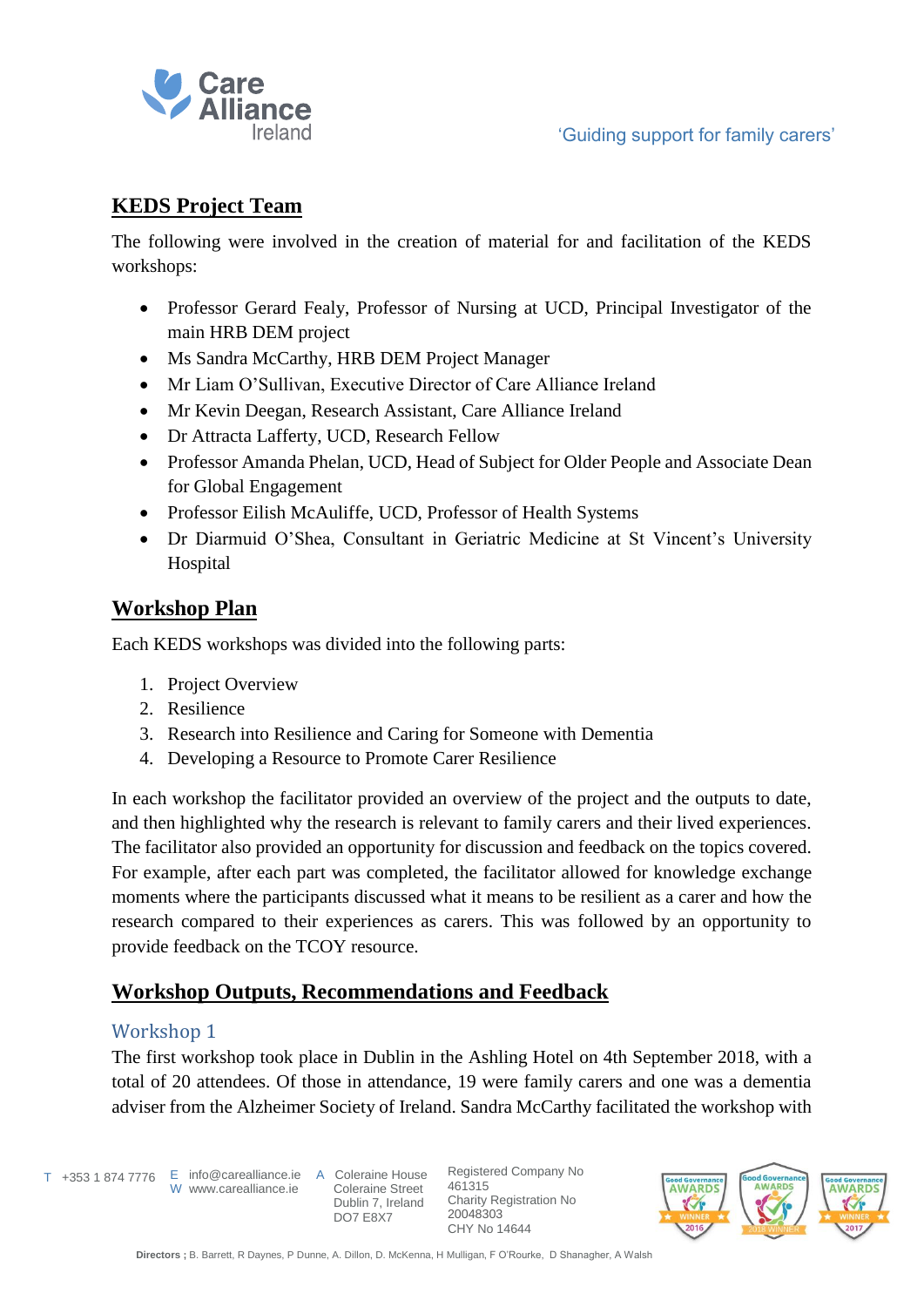

Professor Gerard Fealy and Mr Kevin Deegan acting as co-facilitators. Ms Jenny Smee, a member of the EnCaRe group, was also in attendance at the workshop.

It was evident from the introductions that many of those present were seeking information and some level of practical support for their caring situation. Following the introductions, the facilitator began to describe the project and why the project focused specifically on family carers and what could be done to support carers to weather the adverse effects of caring for someone with dementia.

Concept of Resilience: A brief discussion took place on the concept of resilience and those present agreed that resilience played an important role in caring for someone with dementia. Some people may be more resilient than others due to a number of factors. The group mentioned personality, genetics, upbringing and outlook on life as some of the key factors in a carer being resilient. It was also acknowledged that there are different types of resilience and that the experiences of individual family carers in overcoming challenges will vary.

Research into Resilience and Caring for Someone with Dementia: Many in the group related to the research presented and there was some discussion on the systemic problems which impede carers, which the group agreed may also have a negative impact on carer resilience. Some of the problems mentioned by participants were that '*information on dementia for family carers was difficult to find*', that '*there was not enough information about dementia*' and that there is a need '*for more training for GPs when it comes to dementia*'. Many of the group also mentioned that '*family carers are not taken seriously by GPs and doctors*' when discussing matters related to the health of their family members.

TCOY Resource: While there were time constraints in this workshop due to the large volume of participants and discussion, there was some feedback provided about the TCOY resource. Jenny Smee provided her own account as a family carer and how she became involved in the project. The resource was received positively, and many mentioned that the resource offered the potential to support family carers in the future. Some in the group mentioned that '*they wished this resource was available to them sooner*'. Another participant mentioned that the '*resource was a great idea and it was good to see all this helpful information in one spot*'.

#### **Feedback from Dublin Workshop:**

- It was suggested that including books about dementia on the TCOY website, aimed at children and young people, could be helpful.
- Some mentioned the positive benefits of meditation, which proves helpful in relieving carer burden and stress, and that information about meditation could be added to the TCOY website.

T +353 1 874 7776 E info@carealliance.ie A Coleraine House W www.carealliance.ie

 Coleraine Street Dublin 7, Ireland DO7 E8X7

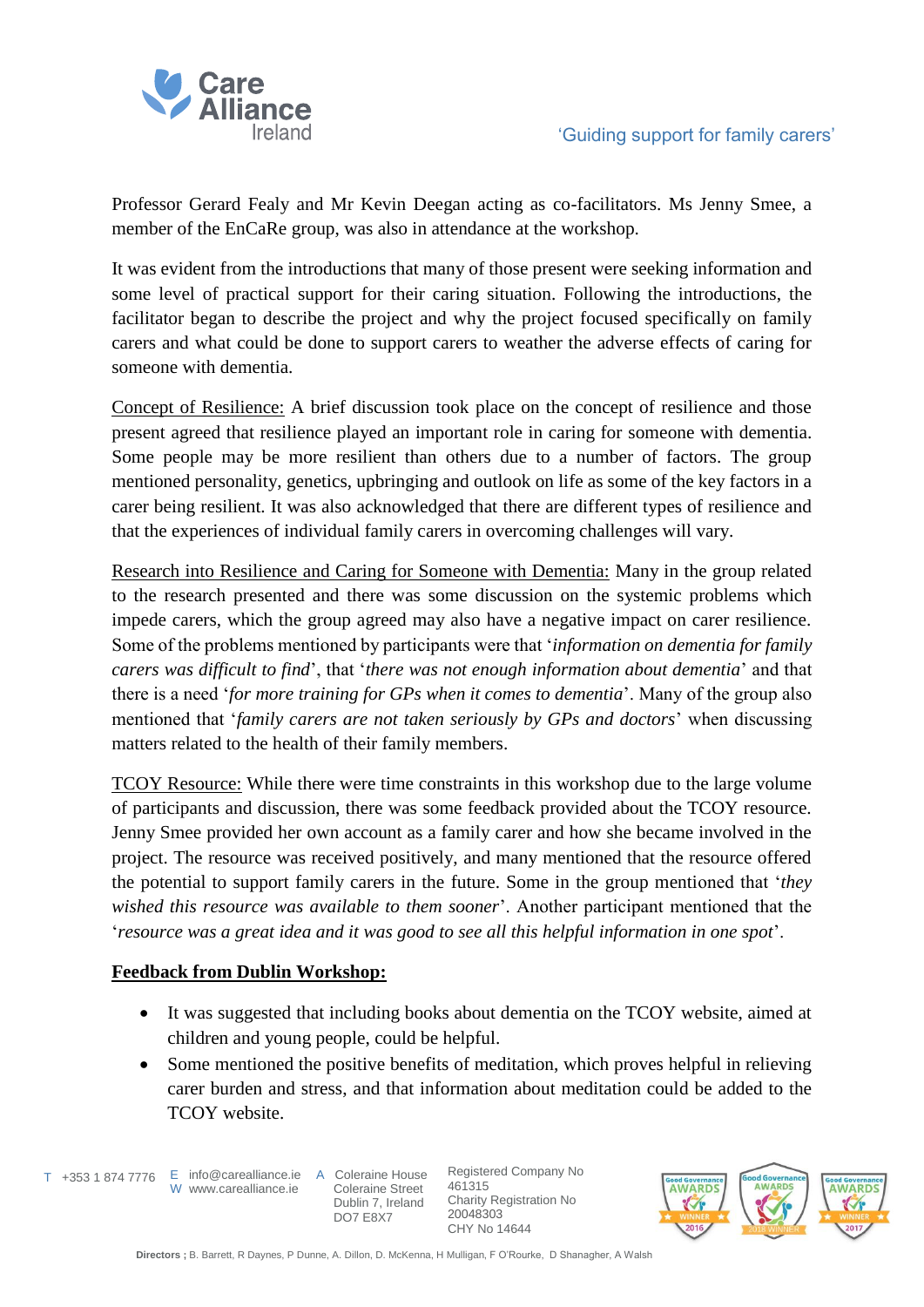

• One participant mentioned that the project liaises with the UCD School of Business in terms of sustaining the website into the future.

#### **Key Points from Dublin Workshop:**

- There are different types of resilience. Caring experiences will differ from person to person and will impact on carer resilience in different ways.
- Many in the group related to the research into resilience that was presented. The group discussed how carer resilience is affected by some of the systemic problems that exist for family carers, such as a lack of information or lack of communication.
- The group reacted positively to the TCOY resource, with many highlighting that it is a great place to find all relevant information for family carers of people with dementia in one location.
- Some members of the group remained for lunch after the workshop. There was a healthy and positive atmosphere and some members of the workshop happily shared their contact information to keep in touch in the future.

W www.carealliance.ie

T +353 1 874 7776 E info@carealliance.ie A Coleraine House Coleraine Street Dublin 7, Ireland DO7 E8X7

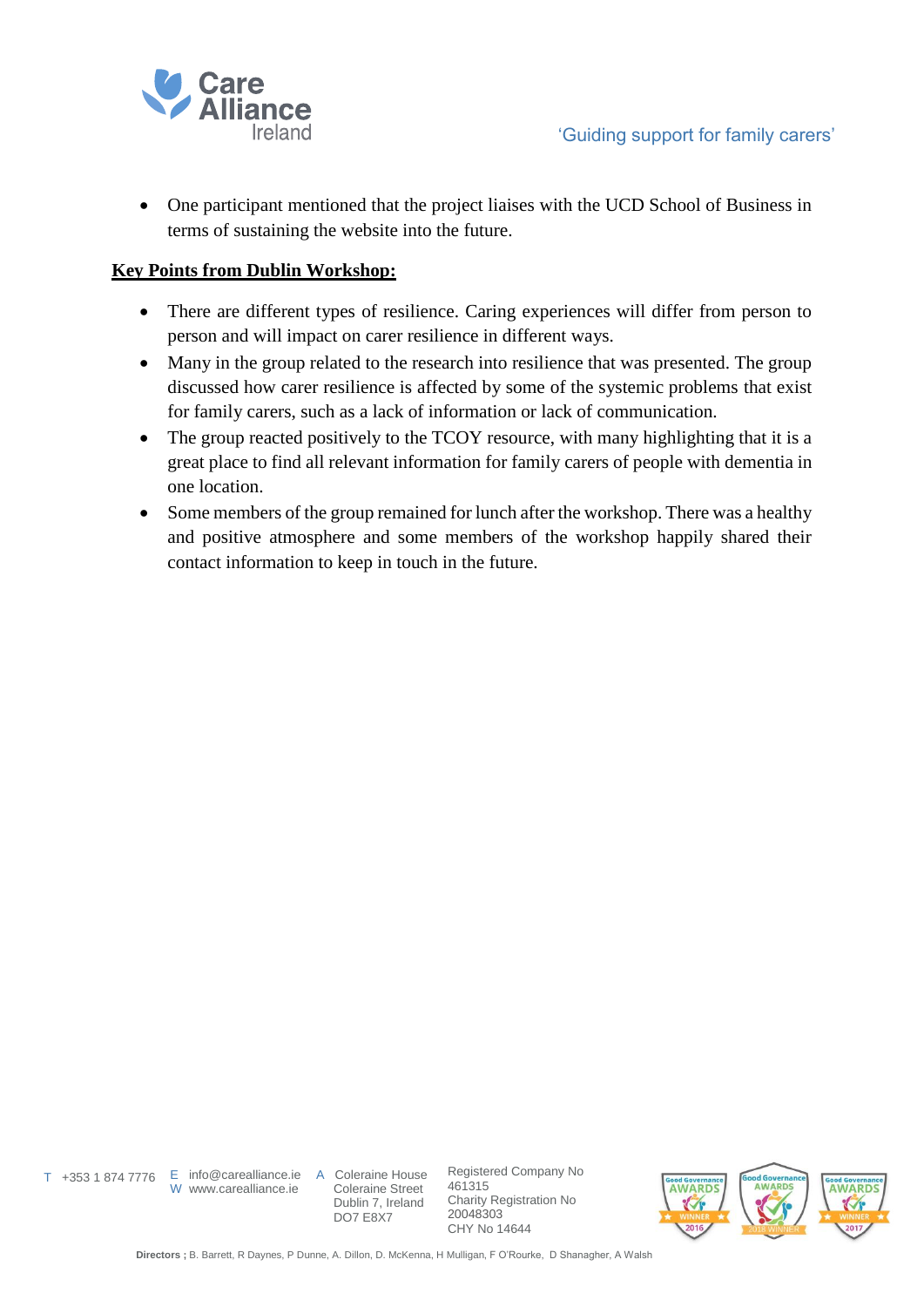

### Workshop 2

The second workshop was held at the Springhill Court Hotel Kilkenny on the 11th September 2018. A total of eight family carers attended, and one was accompanied by a family member. Professor Gerard Fealy facilitated the workshop and Mr Kevin Deegan and a member of the EnCaRe Group acted as co-facilitators.

The facilitator and co-facilitators introduced themselves to the workshops and those present introduced themselves, mentioning briefly their role as a family carer. It was clear from the introductions that there was a wide range of caring experiences. For example, one member mentioned that this was her first ever meeting, with her spouse having been recently diagnosed. Another participant mentioned how they had the responsibility of caring for two people with dementia. One family member spoke at length about her spouse's dementia, including the circumstances in which it first developed and was recognised. The facilitator provided a brief overview of the project and the objectives of the workshop. It was stressed to the group that the workshop was focused on information sharing and that the project team wished to share knowledge from their research on resilience, but also to learn from those present and their experiences of resilience as family carers.

Concept of Resilience: After the facilitator finished presenting material on resilience, the group were invited to discuss their experiences as family carers and what it means to be resilient. There was a healthy and open discussion amongst the group, in which some of the participants spoke at length about their experiences. Group members had differing opinions on the concept of resilience and what it means to be resilient. One member mentioned how it doesn't matter whether a person is resilient and that '*there is no choice in the matter*' when it comes to caring for a family member. There was consensus on the idea that resilience varies in different people. The group agreed that resilience is different for each person and that not every person is resilient, and that it can be very difficult to '*look after yourself at times*'*.* The discussion was open and non-threatening, and there was agreement amongst the group about the importance of resilience in the context of becoming both an effective caregiver and maintaining one's individuality and wellbeing.

Research into Resilience and Caring for Someone with Dementia: As with the first meeting in Dublin, some in the group related to the research presented. There was open and energetic discussion on the material presented, with some of the participants confirming that the research was consistent with their own individual experiences. One participant mentioned that the research presented appeared counter-intuitive and contrary to her understanding of caring, resilience and quality of life. A common theme emerged from the discussion which highlighted the importance of family carers having a GP or public health nurse who understood dementia and also its impact on the family carer. For example, many in the group offered accounts of

T +353 1 874 7776 E info@carealliance.ie A Coleraine House W www.carealliance.ie

 Coleraine Street Dublin 7, Ireland DO7 E8X7

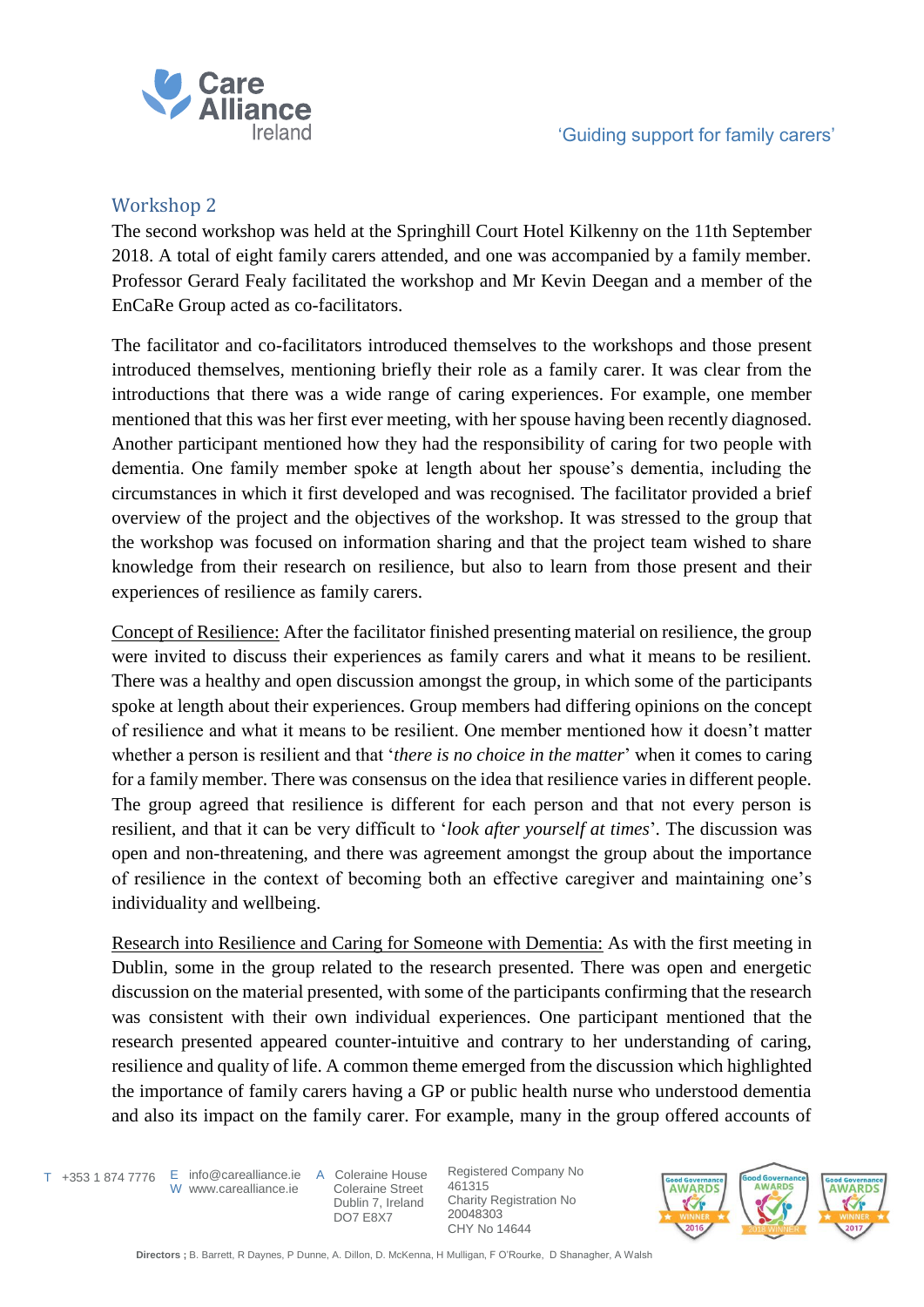

experiences in which the services of GPs were inadequate or not forthcoming when discussing dementia and dementia care.

TCOY Resource: The facilitator provided an overview of the work developing the TCOY resource, and it was stated that this resource was created with the intention of complementing, but not replicating, other available resources. The facilitator invited a member of the EnCaRe group to provide her account of the development of the resource. This EnCaRe member gave a detailed account of her own journey as a family carer and how she became involved in the project. The group reacted positively to the TCOY resource with many of the group wishing to know when the website would go live for general usage. One participant praised the resource for bringing so much information together in a single resource.

#### **Feedback from Kilkenny Workshop:**

- The group highlighted that it would be important to ensure that the website receives adequate support as it would be a shame to lose the TCOY resource.
- One group member mentioned that it would be a good idea to inform GPs, public health nurses and specialists about this resource.

#### **Key Points from Kilkenny Workshop:**

- Some members of the group highlighted how being resilient often does not matter for family carers as '*there is no choice in the matter*' when having to care for a family member.
- Resilience varies from person to person.
- The group highlighted the need to destigmatise the idea of Alzheimer's and dementia as some people are not informed about the disease. More information is better and allows for more understanding.
- It is important to have a GP or public health nurse who understands dementia and also the impact dementia has on the family carers.

W www.carealliance.ie

T +353 1 874 7776 E info@carealliance.ie A Coleraine House Coleraine Street Dublin 7, Ireland DO7 E8X7

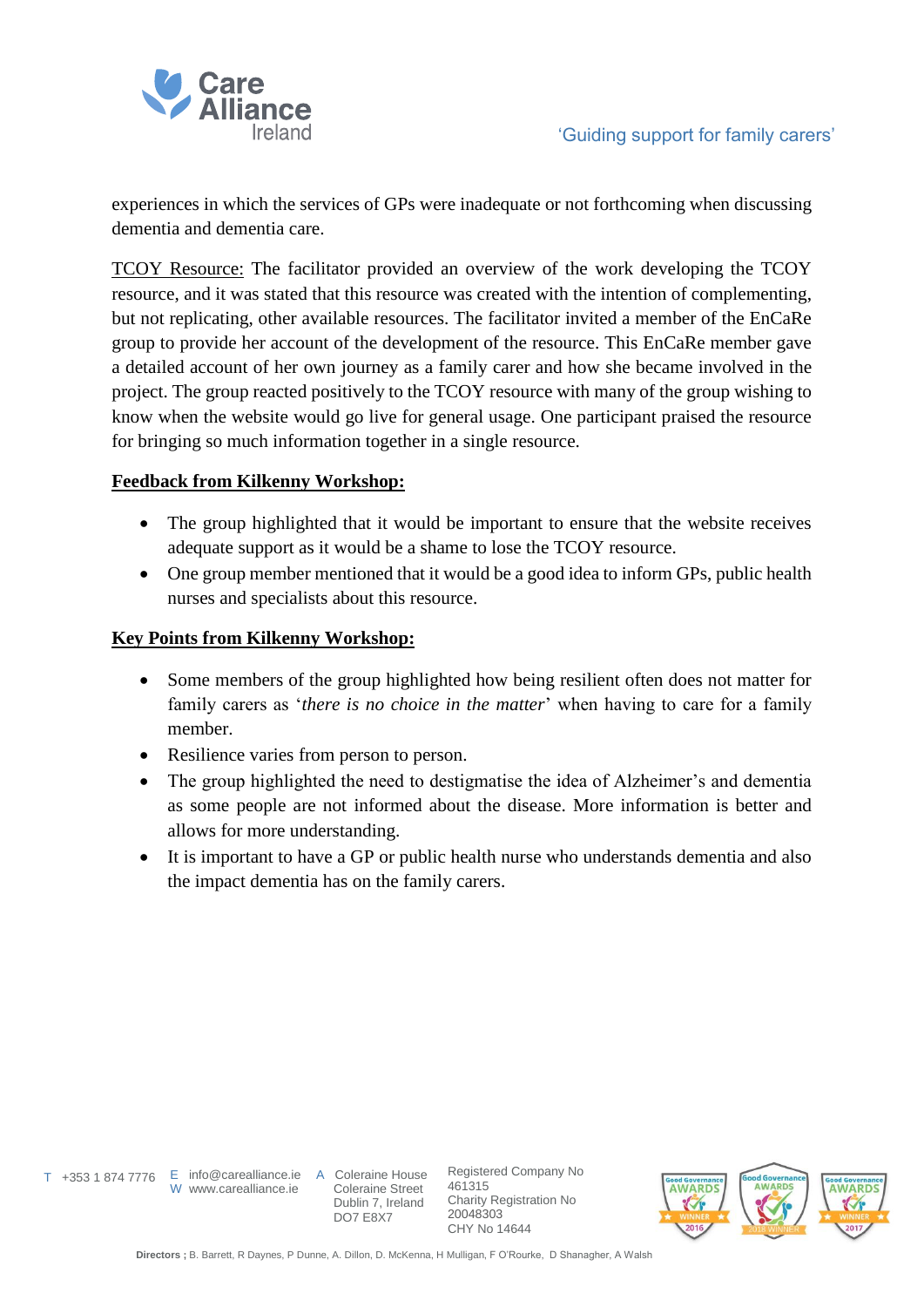

### Workshop 3

The third workshop was held in the Ambassador Hotel on the 18th September 2018. There were a total of 11 attendees and two members of the project team: Ms Sandra McCarthy and Mr Kevin Deegan. One member of the EnCaRe group also attended as a representative to speak about the development of the TCOY resource. Sandra McCarthy acted as facilitator and Kevin Deegan acted as co-facilitator.

The facilitator began by welcoming everyone to the session and inviting those present to briefly introduce themselves. A number of attendees were in the very early stages of caring for someone with dementia with one attendee in particular still awaiting an official diagnosis of dementia. Following on from feedback from the first session, the facilitator highlighted that this was an information-sharing workshop and that addressing specific questions about dementia may not be within the scope of the team. Following this the facilitator went on to provide a brief overview of the project team and the objectives of the session. There was good engagement with the members in this section with a few questions about the National Dementia Strategy and the Understand Together media campaign from the Alzheimer Society of Ireland.

Concept of Resilience: After the facilitator provided the attendees with a good understanding of what resilience is and why it is relevant to caring for someone with dementia, the group were invited to discuss the role of resilience in caring, drawing from their own experiences. One member of the group mentioned that when compared with the National Health Service in the United Kingdom, the Health Service Executive (HSE) was doing a better job caring for people with dementia, but that there was still a need for better supports to help family carers to be more resilient. Another person mentioned that resilience is innate and more down to a '*person's personality*'.

Many in the group stated that there is a lack of coordinated support across the HSE, which impacts on the ability of the carer to remain resilient. As was mentioned in previous workshops, some attendees felt that GPs should be made aware of the resources available to carers and they could then direct family carers to such supports. There was a consensus that both services and information were fragmented and hard to access and that this was not helpful to carers or their resilience.

Research into Resilience and Caring for Someone with Dementia: The facilitator provided an in-depth look at the research conducted and described to the group the type of things that impact on carer resilience. There were mixed reactions to the research findings. While many of those present identified with the information presented, some of the attendees felt that their own experiences were not reflected in the research. One member took issue with the conclusion that female carers are more susceptible to depression than male carers. The facilitator

W www.carealliance.ie

T +353 1 874 7776 E info@carealliance.ie A Coleraine House Coleraine Street Dublin 7, Ireland DO7 E8X7

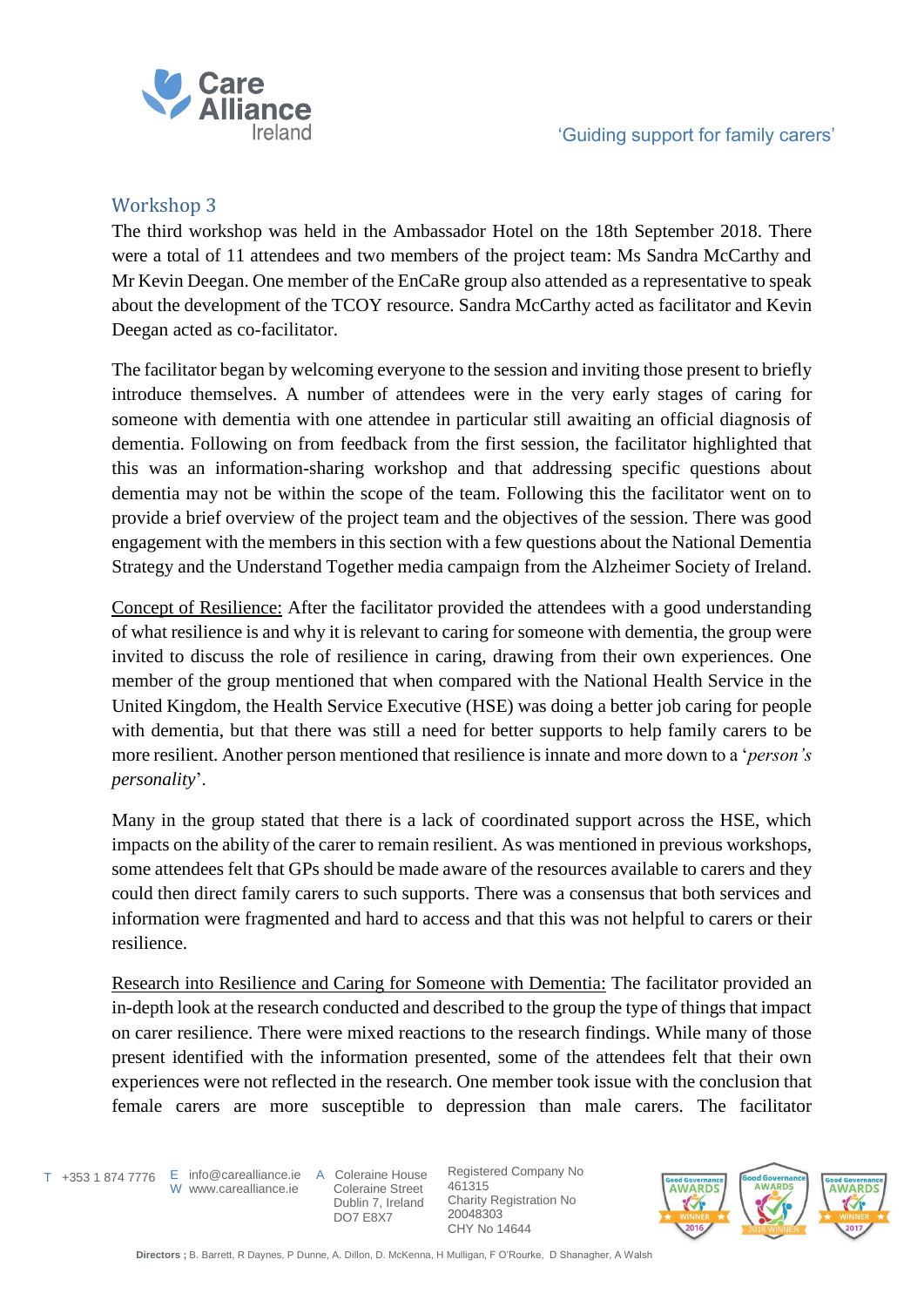

acknowledged that male carers can in fact suffer depression and also mentioned that findings from studies are not absolutes. Others mentioned suffering depression and how it is important for '*carers to talk to others*' and to seek support and reach out to friends and health professionals.

One participant mentioned that they found the Alzheimer's Café helpful, while others spoke about a dementia stigma as a barrier to reaching out to others. The group were interested in how education can impact on resilience and the facilitator gave examples of dementia-focused training for carers and how understanding how dementia manifests and progresses can help carers be prepared, which can impact on their sense of competence and therefore their resilience. Some attendees felt that knowing too much about dementia could be upsetting and might undermine resilience, while for others not knowing what to expect had been very challenging.

The discussion on research into resilience was in-depth and focused on both formal and informal education and dementia care. The group members offered each other a lot of tips, advice and support and the attendees seemed to really gain from this support.

TCOY Resource: The facilitator gave the group a brief overview of the TCOY resource and described how the project developed through a series of meetings and discussions over an extended period of time. The EnCaRe member was invited to speak about her experience as a family carer and also about her opinion on how the project unfolded. She elaborated on how the resource came to be and spoke about how the TCOY resource was something she was proud of as it signified something that could potentially help others in the future.

Despite some minor audio difficulties in the room on the day, the group responded positively to the TCOY resource and were happy to see such a resource. There were concerns from some of the older attendees that older people might not be able to use the site and mentioned the importance of having a hard copy to share with carers just in case.

Overall the attendees appeared satisfied with the resource and the workshop.

#### **Feedback from Cork Workshop:**

- Some of the older participants mentioned that it would be important to have a hardcopy resource to share with older carers, as they may be unable to use web technologies.
- It was suggested that schools could be engaged to share information about this resource and about dementia.
- Books aimed at children on the topic of dementia could be featured on the site to help parents with young children to talk to them about dementia.

T +353 1 874 7776 E info@carealliance.ie A Coleraine House W www.carealliance.ie

 Coleraine Street Dublin 7, Ireland DO7 E8X7

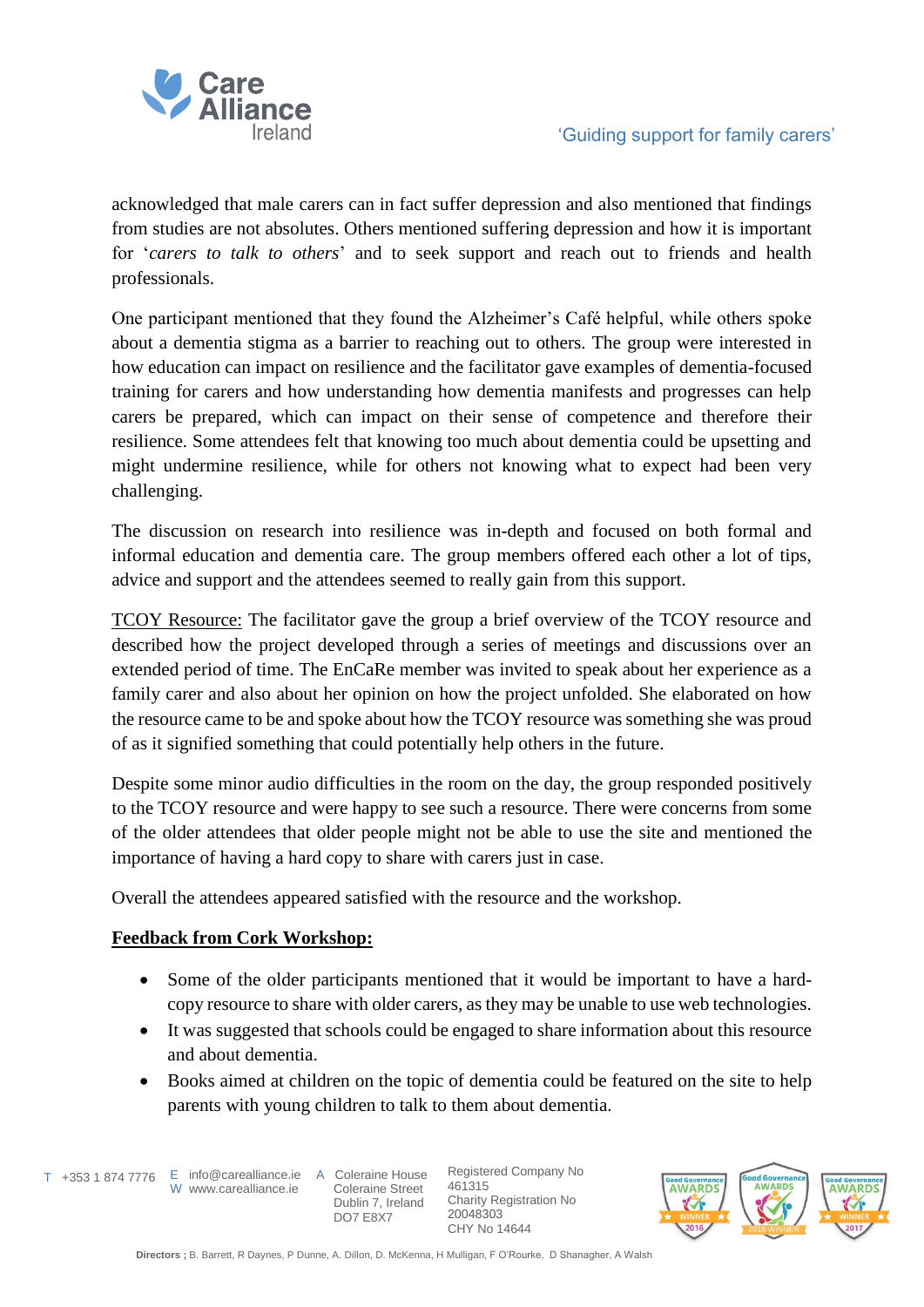

### **Key Points from Cork Workshop:**

- There was a lot of engagement throughout the session and attendees appeared interested in the work presented and the topics discussed. It was apparent that much peer support and peer sharing took place and attendees seemed to benefit from this.
- The group raised concerns about lack of respite services and how difficulty accessing respite services impacts on resilience in carers and their ability to look after themselves.
- Concerns were also raised around the difficulty of getting a diagnosis of dementia in the first place and the frustration caused to carers when health care professionals ignore the points made by family carers.
- Some in the group expressed fear of and difficulty in telling people that their loved one has dementia. According to members of the group, this seemed more challenging for spousal carers and seemed to increase their sense of isolation.

### Workshop 4

The fourth workshop was held in the Clayton Hotel on the 9th October 2018. There were a total of 11 attendees and two members of the project team: Professor Amanda Phelan and Mr Kevin Deegan. An individual involved in the EnCaRe meetings attended as a representative from the EnCaRe Group to describe the process and development of the TCOY resource. Ten of those in attendance were family carers and one person was a care worker. Professor Phelan acted as facilitator and Mr Deegan acted as co-facilitator.

The facilitator began the workshop by welcoming everyone to the session and invited those present to briefly introduce themselves. As was evident in previous workshops, many of the group sought to gain more information about how to help care for their loved ones. Each participant wanted to learn more about how to overcome a number of problems that they faced caring for a person with dementia. A number of people had never attended a support group or group session like the workshop.

Following introductions, the facilitator gave a brief overview of the project and the team. Professor Phelan clearly signified the aims of the workshop and also highlighted to the group that while information and practical supports would be featured as part of the material presented, it was made clear that this was not the main objective of the session. The facilitator began by placing the project within the context of the National Dementia Strategy, which some in the group were not aware of. The group had varying levels of experience of caring. There was strong engagement from the group, with a number of participants happy to share their experiences and engage in conversation immediately.

W www.carealliance.ie

T +353 1 874 7776 E info@carealliance.ie A Coleraine House Coleraine Street Dublin 7, Ireland DO7 E8X7

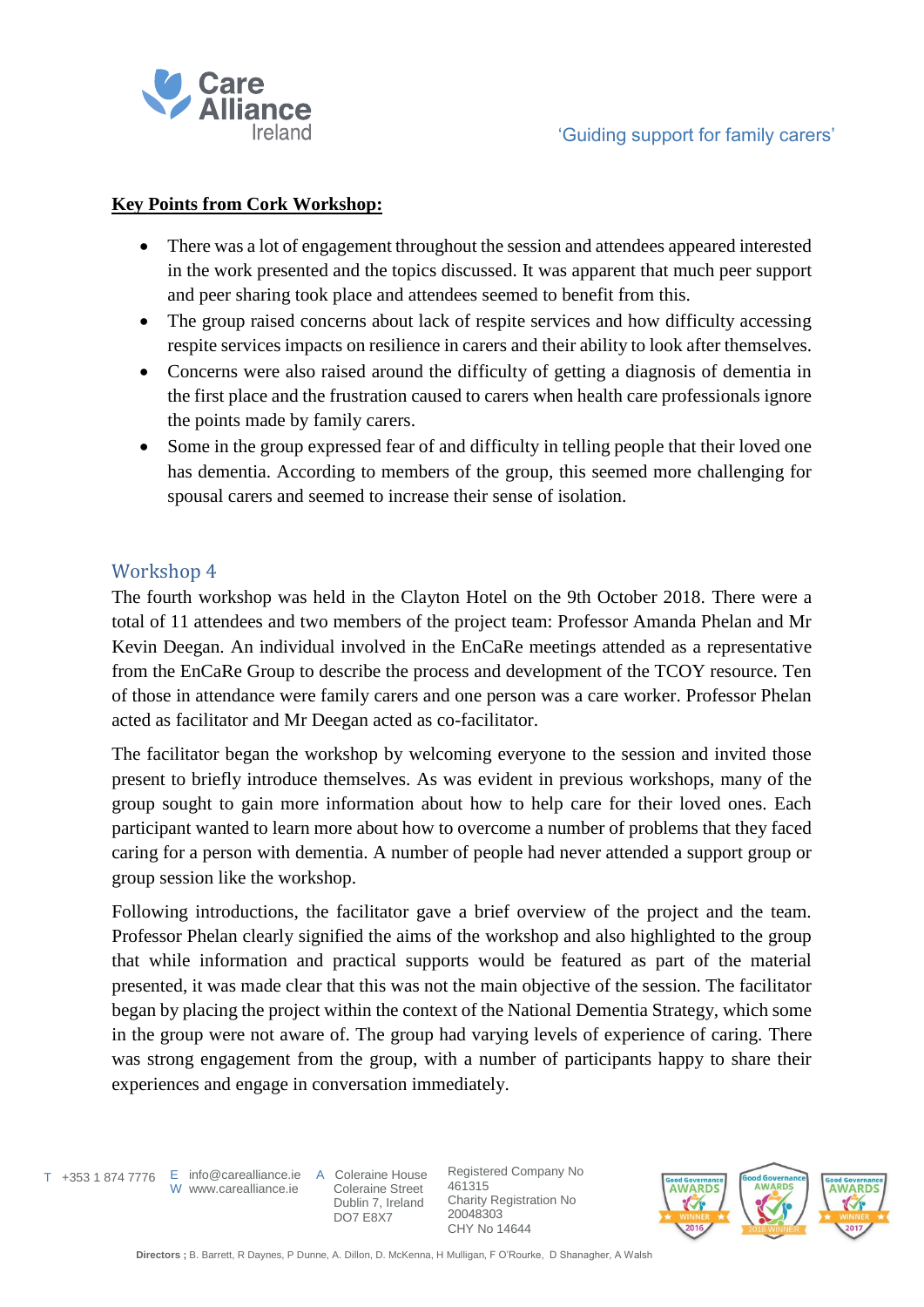

Concept of Resilience: The facilitator spoke briefly about resilience and the context of caring, in particular, the relationship between resilience and managing or coping with the recognised challenges of caring for someone with dementia. A number of topics were discussed in this exercise, ranging from the emotional wellbeing of the carer to the financial and legal obligations carers faced. One of the participants mentioned that to care for a loved one with dementia requires a person to be very understanding and aware of the illness and of what dementia is. One family carer talked about how to adapt and overcome challenges by allowing the family member who suffers with dementia to retain elements of independence, which in turn makes the caring role easier as the family member is less prone to confusion and frustration.

Another member suggested that it can be '*frustrating to have to remember two shopping lists*' and that it is hard to be in two frames of mind as a mother who needs to care for her own children and also act as carer for her mother. There was a consensus in the group that there was a need for better support systems to help family carers be more resilient. In one example, some of the group mentioned how it is difficult to care for family members who suffer with incontinence, when there is no suitable apparatus to assist the person. In one example, a family carer was explaining how she was accused of elder abuse '*because she could not find pull-ups*' that fitted her mother correctly, which was an emotional challenge.

There was a strong debate amongst the participants about what made carers more resilient and what resilience was. People mentioned that education and being informed is important. Some also mentioned that looking after yourself was key to remaining resilient, with one member stating that '*even though if sending your mother to respite care makes you feel guilty at first, it is the best thing to do for yourself every now and then*'.

Regarding supports, participants also raised issues that have negative impacts on resilience, specifically, not being aware that some supports exist or being unable to access supports due to finding it difficult and confusing to access them.

Research into Resilience and Caring for Someone with Dementia: Following the discussion on the concept of resilience, the facilitator moved on to elaborate on the research into resilience and caring for a person with dementia, and how resilience is impacted by the negative effects of caring.

The general feedback highlighted that the research reflected the experiences of many, if not all, the participants. One member of the group brought up the fact that it is often carers in Dublin who get access to research workshops and projects, whereas the research groups tend to stay away from the west of Ireland. Mr Deegan accepted that Dublin can be seen as a hotspot for research and that it is often the case that the research is conducted in Dublin and sometimes

T +353 1 874 7776 E info@carealliance.ie A Coleraine House W www.carealliance.ie

 Coleraine Street Dublin 7, Ireland DO7 E8X7

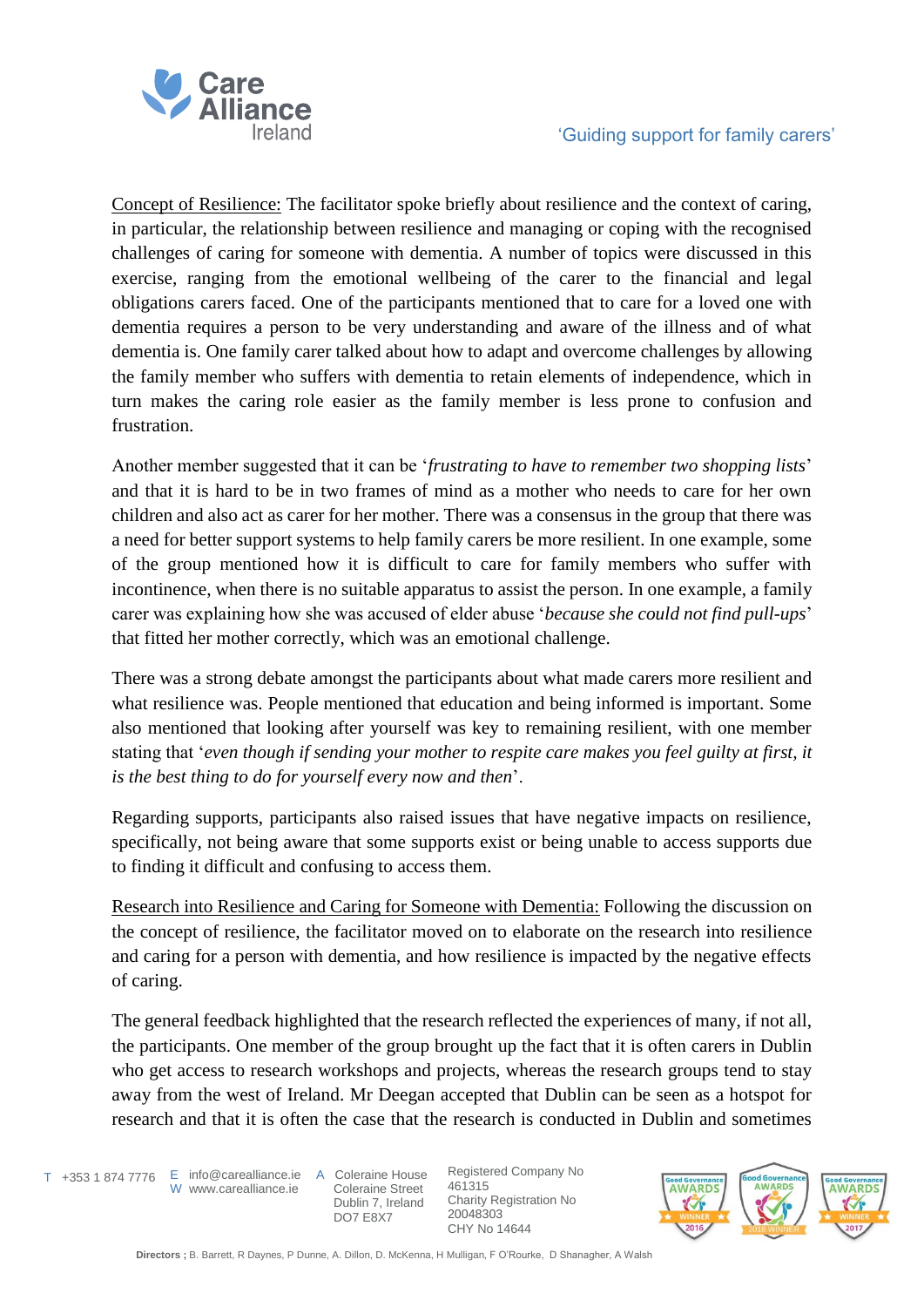

fails to make its way to other areas across Ireland. Mr Deegan highlighted that this was one of the key reasons for planning six regional workshops across the country – so that family carers from across the island could have the opportunity to witness the research and the web resource first hand.

One participant mentioned that it was refreshing to see that she was not alone in her experiences as a family carer. As this was her first time attending a group meeting or intervention of sorts, she was happy to see that she was not alone. Many of the other participants offered to share advice and tips with each other. Some of the members shared their personal information directly between themselves and seemed happy at the idea of coming together in the future for a group chat or catch up.

Overall, the participants were happy to see that the research conducted reflected the experiences of their caring journeys. Participants discussed briefly how their own stories reflected each other and that it was good to note that they are not alone in their experiences. Many of the group seemed happy to sit and listen to other family carers share their stories about caring.

TCOY Resource: In this section, the facilitator discussed the development of the TCOY resource. The facilitator gave the attendees a brief overview of this process and how the project team went about developing the resource. The facilitator invited the EnCaRe member to speak briefly about her experiences of being involved with the project. There was strong engagement from attendees as she shared some of her own caring challenges. She described for the participants how she became involved in the project and how the project evolved into a web resource. Following an astute description of the project and the web resource, the facilitator moved on to discuss the resource briefly.

After the EnCaRe member spoke, the facilitator invited Mr Deegan to go through the TCOY resource. Mr Deegan went through the website and explained how the caring journey played a large role in the design of the home page, demonstrating the page to the participants. Mr Deegan next went through various features of the website and then focused on the Carers Stories videos. Some videos were played for the group, and there was a positive reaction throughout as many of the group related to each of the stories presented. The group mentioned that it was good to see videos on the website as it showed others that they may not be alone. The overall feedback on the website was positive, in terms of design and accessibility. One participant raised the question of the future of the website, and the facilitator replied that the resource was designed to be long-lasting and accessible into the future and that there is a potential that key stakeholders may take over the running of the website as this project finishes in the coming months.

T +353 1 874 7776 E info@carealliance.ie A Coleraine House W www.carealliance.ie

 Coleraine Street Dublin 7, Ireland DO7 E8X7

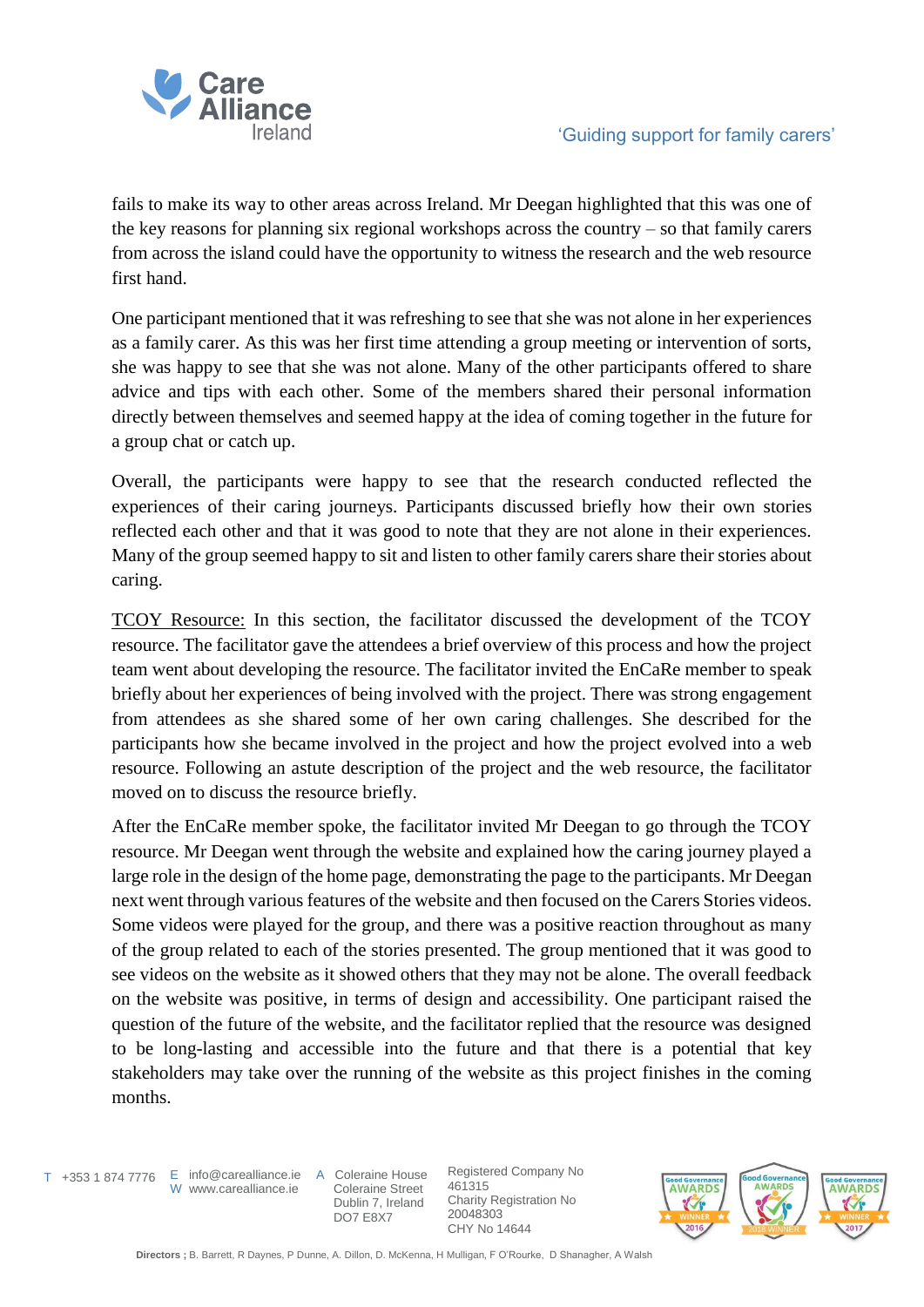

Overall, the TCOY resource was received warmly and positively. There was a positive reaction to the Carers Stories section and the design of the resource in particular. There were some concerns about what will happen to the website in the future after the project is completed, with participants airing their concerns that it would be a shame for the website to fall out of action. It was noted that GPs and support groups should know about this resource.

### **Feedback from Galway Workshop:**

- There was consensus that GPs/doctors/healthcare professionals should be made aware of this newly developed web resource to help them develop a deeper understanding of the caring role.
- It was acknowledged that the website is a good thing for increasing knowledge of both dementia and also of the role of family carers. Some in the group mentioned that their opinion had been '*shot down*' by doctors and GPs in the past when trying to explain symptoms of dementia.

### **Key Points from Galway Workshop:**

- Many of the group agreed that there are not enough workshops/seminars about dementia and family caring in the west of Ireland, or rather, there is a lack of communication which meant that family carers do not know about such events.
- Many of the group stated that they only found out about the event through their local parish or newspaper. The co-facilitator, who organised the recruitment of the workshop, thanked the group for their feedback and mentioned that the very reason the workshop was promoted through numerous means such as parish newsletters, newspapers, social media, day centres, community centres, etc. was because of the fear that one avenue of recruitment would not suffice, which turned out to be the case.
- Even if family carers are aware of such events, it can be difficult for them to attend due to caring responsibilities. In one case, a participant mentioned that her husband was in respite the week of the Galway workshop, which allowed her to attend the session, otherwise she would have been unable to attend.
- Being resilient requires you '*to look after yourself, otherwise you cannot look after anyone else*'.
- It was mentioned that one can feel guilty taking time off from caring, even if for a few days, but '*it has to be done or you will end up drained*'. One participant mentioned that she was finding it difficult to '*switch off*' and that she was depressed and tired all the time from the caring responsibility as it was all she was doing. She mentioned how she decided to take a week off and go on holiday just by herself and, despite

W www.carealliance.ie

T +353 1 874 7776 E info@carealliance.ie A Coleraine House Coleraine Street Dublin 7, Ireland DO7 E8X7

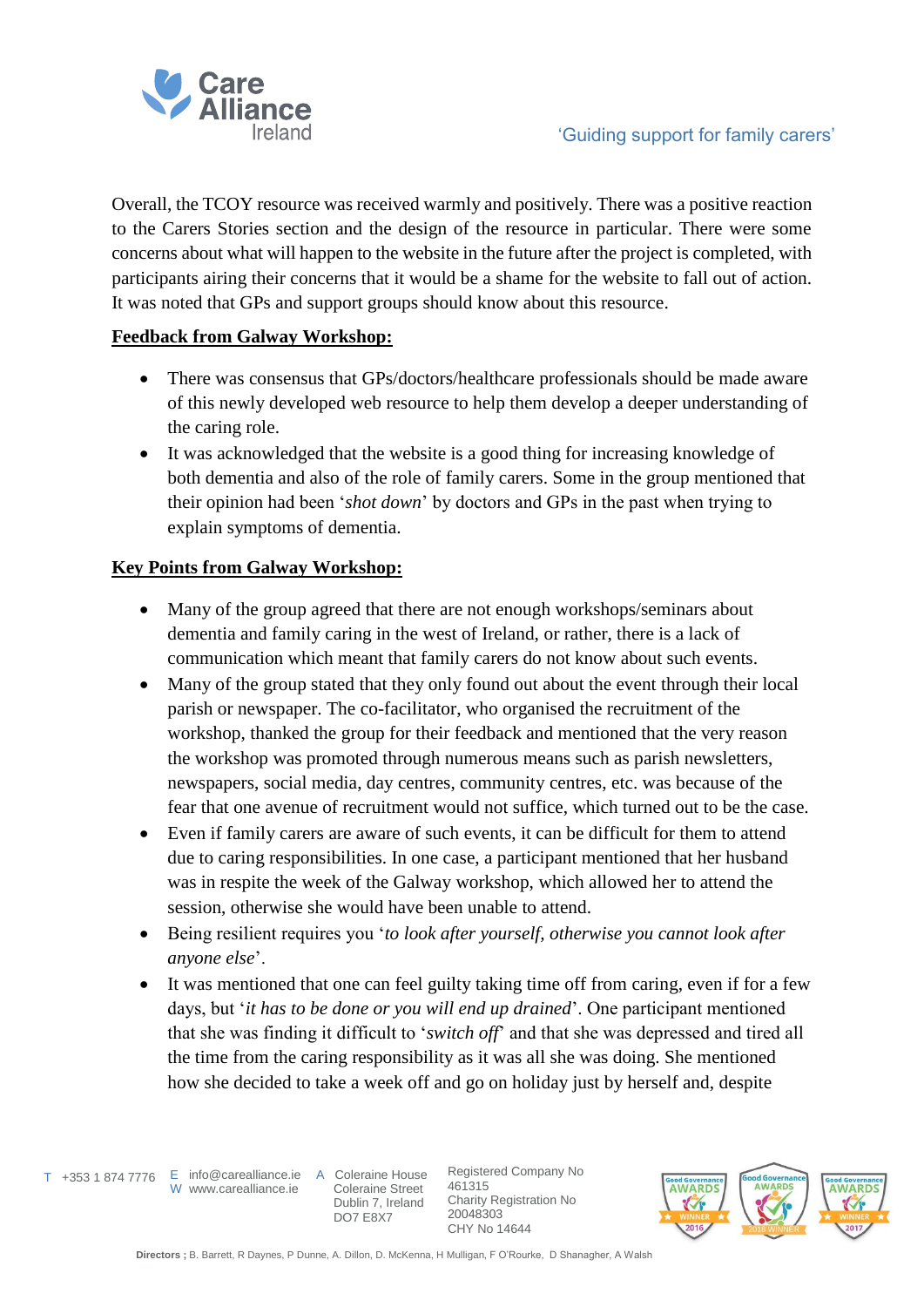

feeling guilty doing so, felt it was the best thing she could have done as she was able to '*relax and recharge*'.

### Workshop 5

The fifth and final workshop was held in the Carmichael Centre on the 2nd November 2018. There were a total of six attendees and two members of the project team: Professor Gerard Fealy and Mr Kevin Deegan. In a serendipitous outcome, a member of the workshop audience had assisted in the filming of material for the TCOY resource. Mr R.D. previously volunteered to help produce videos for the TCOY website but was unaware of the workshops that were taking place but was happy to be taking part in the fifth workshop. Professor Fealy acted as facilitator and Mr Deegan acted as co-facilitator.

Professor Fealy began by welcoming all members of the group to the session. Professor Fealy and Mr Deegan introduced themselves to the group and also invited the group to briefly introduce themselves. As with the previous four workshops, there was a wide array of caring experiences in the group. Many of those present were there to gain new information and also seeking help in some other areas such as how to get a diagnosis.

Following this Professor Fealy began to provide a brief overview of the project and the project team. The facilitator proceeded to discuss how the project was situated within the context of the National Dementia Strategy, which few in the group were familiar with. The facilitator discussed why the project focused on family carers and what could be done to support carers to weather the adverse effects of caring for someone with dementia. There was a positive atmosphere amongst the group and a strong level of engagement. Many of the group had questions about the National Dementia Strategy, the project and also questions on how to find more information for carers.

A good overview of the project was provided to the group, where all the key points were covered. Many in the group were more than happy to participate in conversation in the early moments of the sessions, which proved to be beneficial in helping to ease the group forward to discuss more serious issues about dementia.

Concept of Resilience: The facilitator moved on to discuss with the group the concept of resilience and how it relates to family carers. The aim of this was to provide the group with a clear understanding of what resilience is and why it is relevant to someone caring for someone with dementia. Following a concise presentation on resilience by Professor Fealy, the group were invited to discuss the role of resilience in caring, drawing from their own care-giving experiences.

T +353 1 874 7776 E info@carealliance.ie A Coleraine House W www.carealliance.ie

 Coleraine Street Dublin 7, Ireland DO7 E8X7

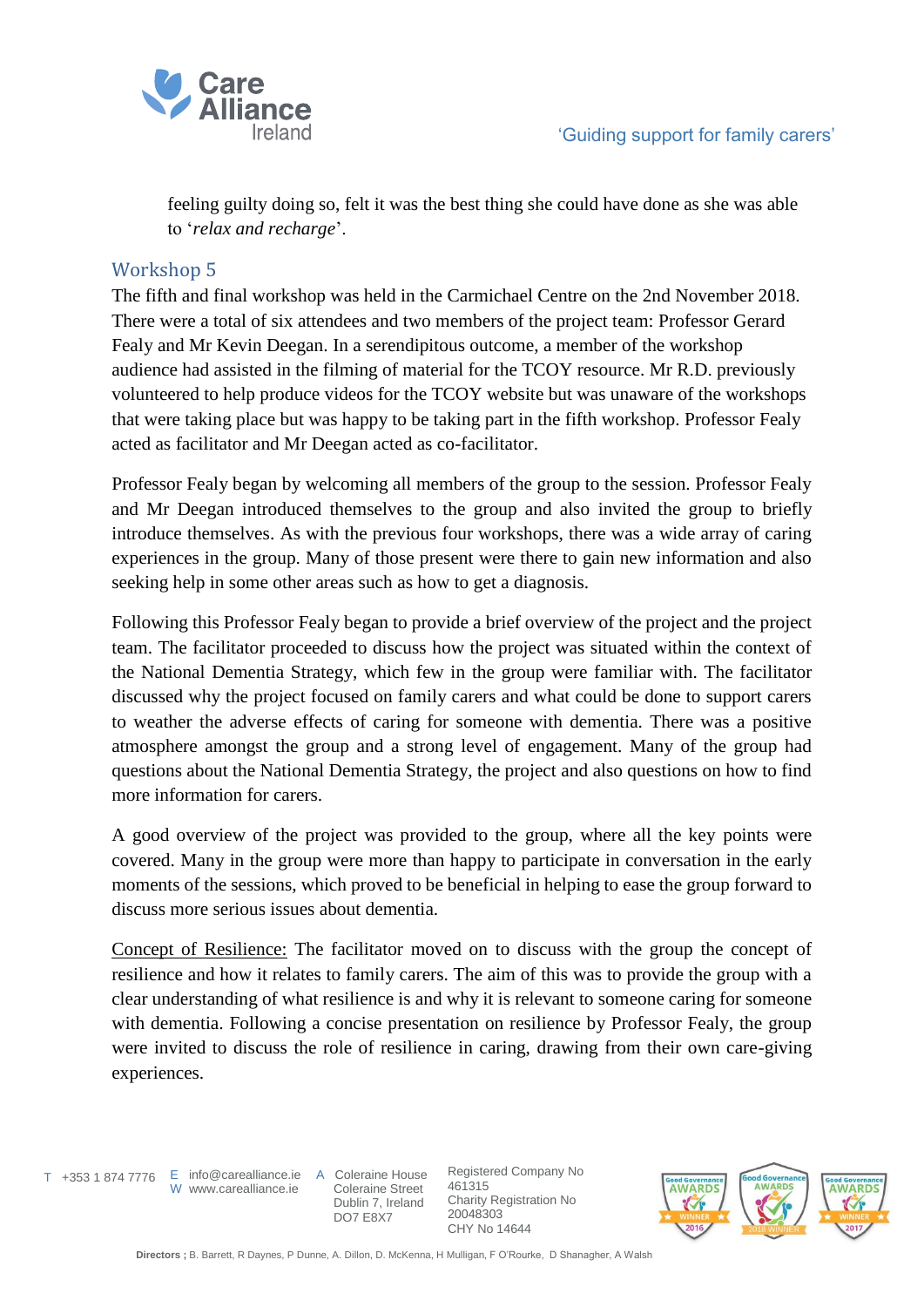

The group discussed a number of topics and shared many stories of their own experiences of resilience with the group, which allowed for a lively and healthy discussion on resilience in family carers. The group talked about dealing with repetition, and being informed on dementia, support systems and also carers guilt. One participant stated that to be resilient as a family carer of a person with dementia, '*you must be able to deal with the repetition*' that can arise as a result of dementia. Another participant highlighted that '*it is important to remain calm*', but on some occasions when resilience may be low, carers can react negatively to repetition, which in turn can cause further confusion to the person with dementia but also a '*feeling of guilt*' to the carer as the person with dementia '*does not know what they have done*'. Another attendee added that it is sometimes like dealing with a '*bold child that doesn't know what they are doing*'. Professor Fealy stated that this is a natural reaction to have when dealing with the repetition and that feeling a sense of guilt is also a natural response, and one which can have an impact on the resilience of family carers.

There was a consensus amongst the group that good supports are key to helping care for their loved ones. However, one participant mentioned that due to the personality of the person she is caring for, her husband, he only '*does things with me, like walks and watches movies but won't do anything else with my daughters*'. The participant stated that it could be hard sometimes being the only one able to care for her husband. Similarly, another participant mentioned that he must also do everything for his wife and that his wife '*would not go into respite*' but that his daughters would sometimes be able to look after his wife. This man stated that while dementia is one of the problems affecting his wife, she must also wear two stoma bags due to surgery, which is a big burden in its own right and which causes stress to the point where he '*is not sleeping at night with worry*'. It must be noted that this participant possessed a positive demeanour and was quite charming with the group as he described experiences of his wife's dementia. Specifically, this man mentioned his wife's lapses in short-term memory and how he reacts with humour and positivity when his wife asks a question about her mother, who happens to be deceased. In this case, reacting in a positive manner, even when his wife forgot who he was while he was driving beside her, helps him '*deal with the situation better*'.

Further to this, many of the participants mentioned that '*some days are easier than others*' and that '*you need to talk, but not always about the family member you are caring for*' and that it is also important to live your own life as an individual instead of just as a family carer. It was mentioned that meeting others caring for people with the condition '*to learn about others from different situations*' is a good way of understanding that you are not alone and that it '*can be worse in some cases*'*.* There was a strong agreement in the group that '*it is vital to talk to others*'*.*

T +353 1 874 7776

E info@carealliance.ie W www.carealliance.ie

A Coleraine House Coleraine Street Dublin 7, Ireland DO7 E8X7

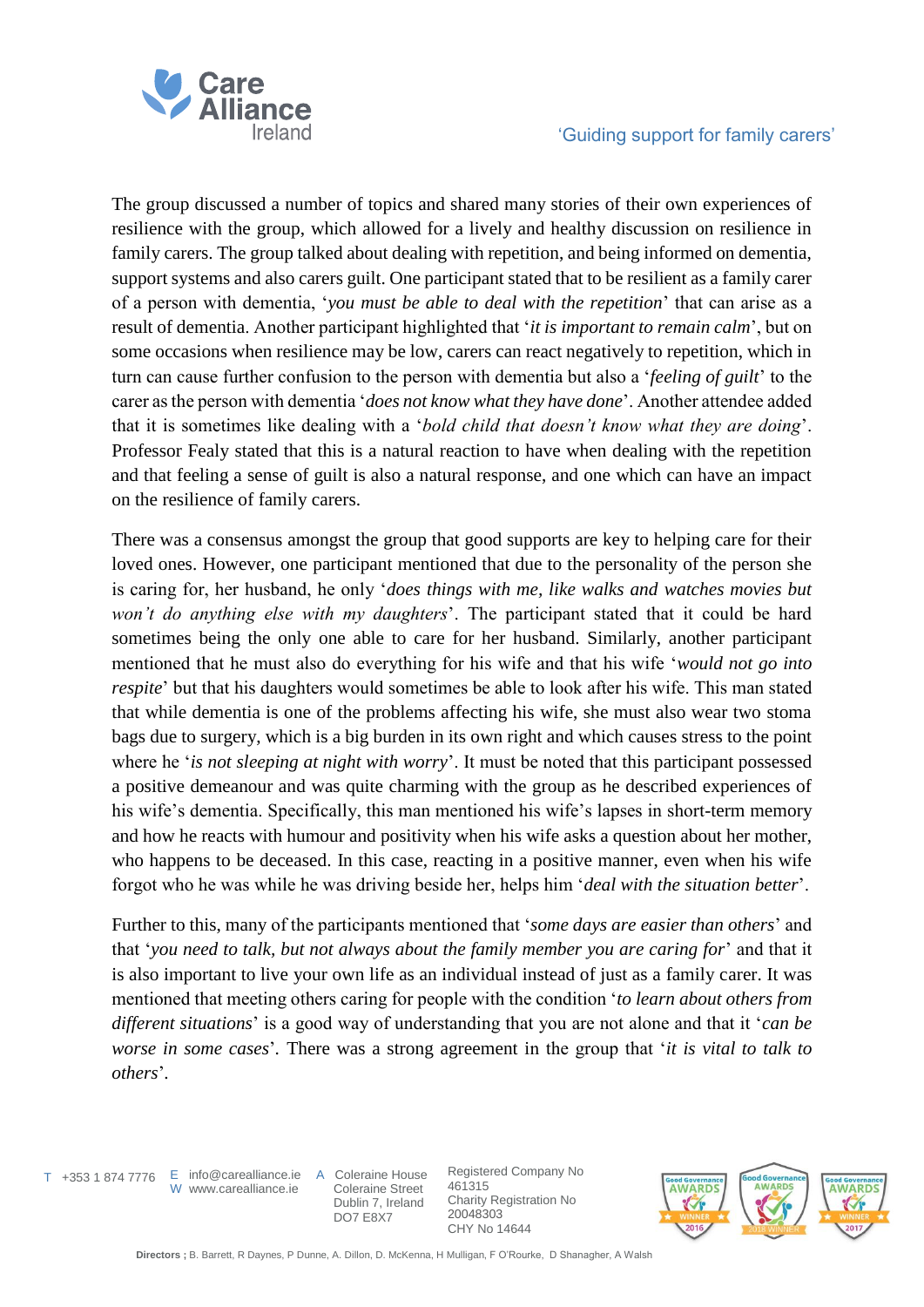

Overall there was an excellent discussion on resilience, with various topics covered by the group. It was suggested within the group, and also mentioned in the research and in previous workshops, that being informed, talking to others and reacting with a positive outlook can have a positive impact on a family carer's resilience. This group highlighted in particular the topic of dealing with repetition and how it can put a large strain on a carer's ability to remain resilient. The group agreed that learning to cope with and understand repetition are some of the best ways to enhance a family carer's resilience.

Research into Resilience and Caring for Someone with Dementia: In this section the facilitator presented the research into resilience and caring for someone with dementia. Professor Fealy discussed the systematic review of contemporary literature on resilience and the meta-analysis which was conducted to highlight key findings, and finally information was presented about the national postal survey which was sent to family carers of people with dementia around Ireland. Most of the members related to the research being presented and some mentioned that the research was relevant to their own experiences.

One of the aims of the workshops was to include family carers who care for people with dementia and also to invite these family carers to share their experiences as family carers, if they so choose. Arguably, this was achieved in each workshop and was evident in the final session also. There were multiple avenues of discussion in the group and all members present were happy to engage with the research and also with each other. In reference to the material presented, some of the group mentioned that they did not know where to turn at first to get a diagnosis or where to get support to help care for their loved ones. One participant stated that it also '*depends on the willingness of the person with dementia to get support in the first place*' and that while a support group may be helpful for some, it is important to note that some '*people with dementia do not like the idea of a support group*'*.* One person mentioned how his wife, who has dementia, never wanted to join clubs or groups, and even though she enjoyed herself in a support group on various occasions, he states that she would not go back as '*she did not want to*'.

It was also mentioned that '*it was easier to find support in Dublin*', with greater support present in '*this part of the country*'. This resonates with previous workshops, especially in Cork and Galway, where participants there said that it was difficult to find supports or help, either from support groups or from local GPs. One participant in this workshop stated '*we are in an advantageous situation, living in Dublin*'. Another participant mentioned that it was helpful and refreshing to see that she was not alone in her experiences as a family carer and that this '*workshop is of great help*'.

T +353 1 874 7776 E info@carealliance.ie A Coleraine House W www.carealliance.ie

 Coleraine Street Dublin 7, Ireland DO7 E8X7

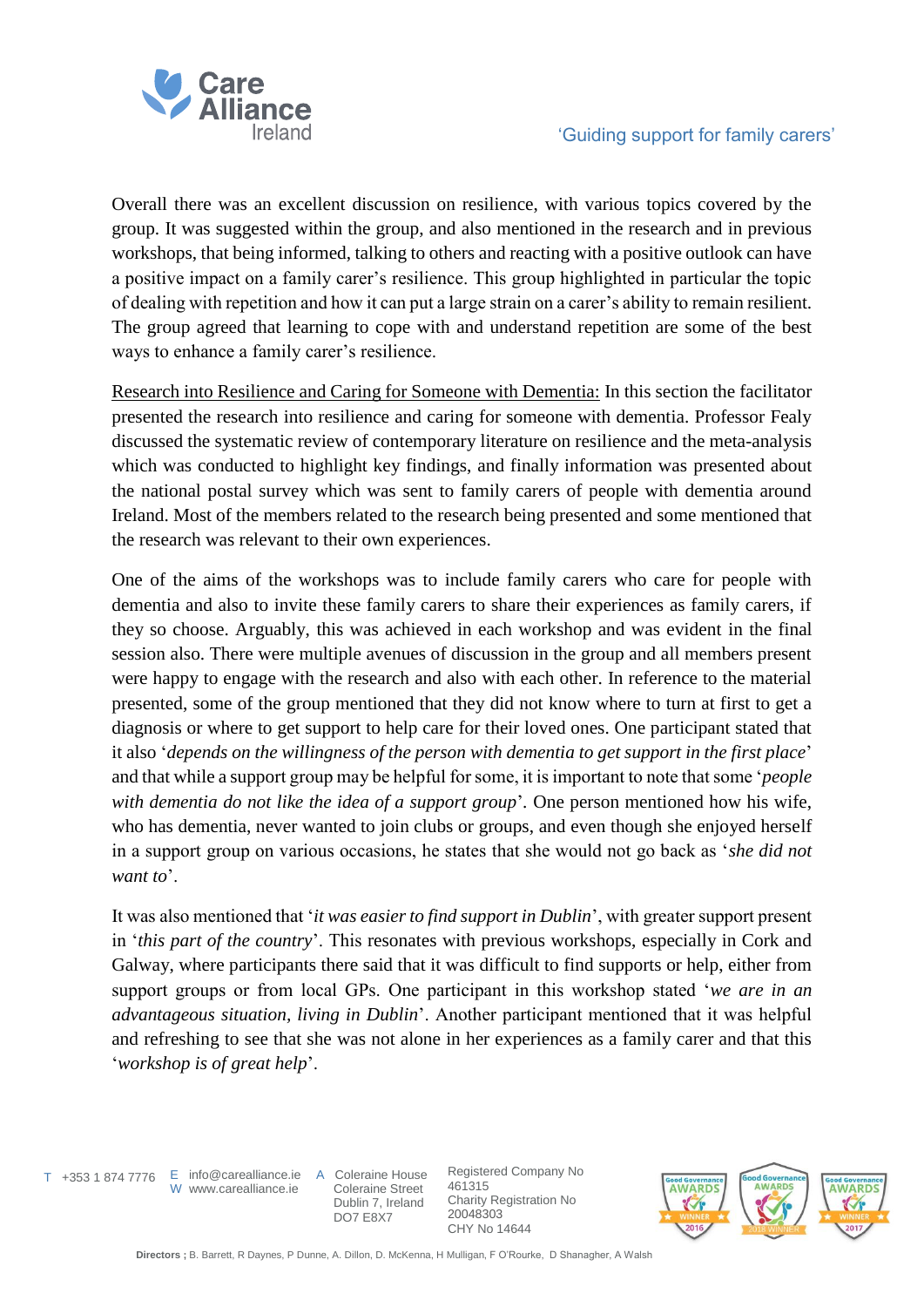

Overall, the participants were happy to see that the research conducted reflected the experiences of their caring journeys. Many of the group seemed happy to sit and listen to other family carers share their stories about caring. It was positive to see that the participants resonated with the research presented, which was a common theme throughout the five workshops.

TCOY Resource: Following on from the resilience discussion, Professor Fealy next began to describe the process about how the TCOY resource was designed and developed. Professor Fealy described how the resource was designed, with assistance from family carers of people with dementia, to be a one-stop shop for family carers to find information related to many matters that affect the resilience of family carers. Professor Fealy stated that the resource was designed with the intention of being a resilience-enhancing resource.

The facilitator then invited Mr Deegan to go through the TCOY resource. Mr Deegan went through the website while Professor Fealy explained how the caring journey played a large role in the design of the home page, which was shown to the participants. Mr Deegan next went through various features of the website and then focused on the Carers Stories videos. As Mr R.D. was in the group, Professor Fealy asked if he would speak of his own caring experiences and also if it would be OK to play his video. Mr R.D. gracefully obliged and the group watched the video, titled 'Knowing when to Transition to Residential Care'. Mr R.D. further stated that when his wife went to residential care, '*he was able to relax more*' and his wife was able to engage in activities in the residential care, which was '*almost like a hotel*' and that '*she was in a safe place*'. There was positive feedback from each member of the group about the videos in particular, as it helped show that '*they were not alone*'.

After listening to Mr R.D. discuss his caring journey, the group watched more videos. There was a positive reaction throughout as many of the group related to each of the stories presented. The feedback on the website was positive in terms of design, accessibility and usefulness. One participant raised the question of the future of the website, and the facilitator stated that the resource was designed to be long-lasting and accessible into the future and that there was the potential that key stakeholders would take over the running of the website. Another participant mentioned that '*this website would have been very helpful years ago but that she is very happy to see this website now*'.

The TCOY resource was received positively, especially the Carers Stories videos. There were some minor concerns about what will happen to the website after the project is completed as '*it would be a shame for the website to disappear as it looks very helpful*'. It was very good fortune that Mr R.D. was a participant in the workshop as he was able to provide an extra level of knowledge about the making of the website and carer videos. Just as in previous workshops,

T +353 1 874 7776 E info@carealliance.ie A Coleraine House W www.carealliance.ie

 Coleraine Street Dublin 7, Ireland DO7 E8X7

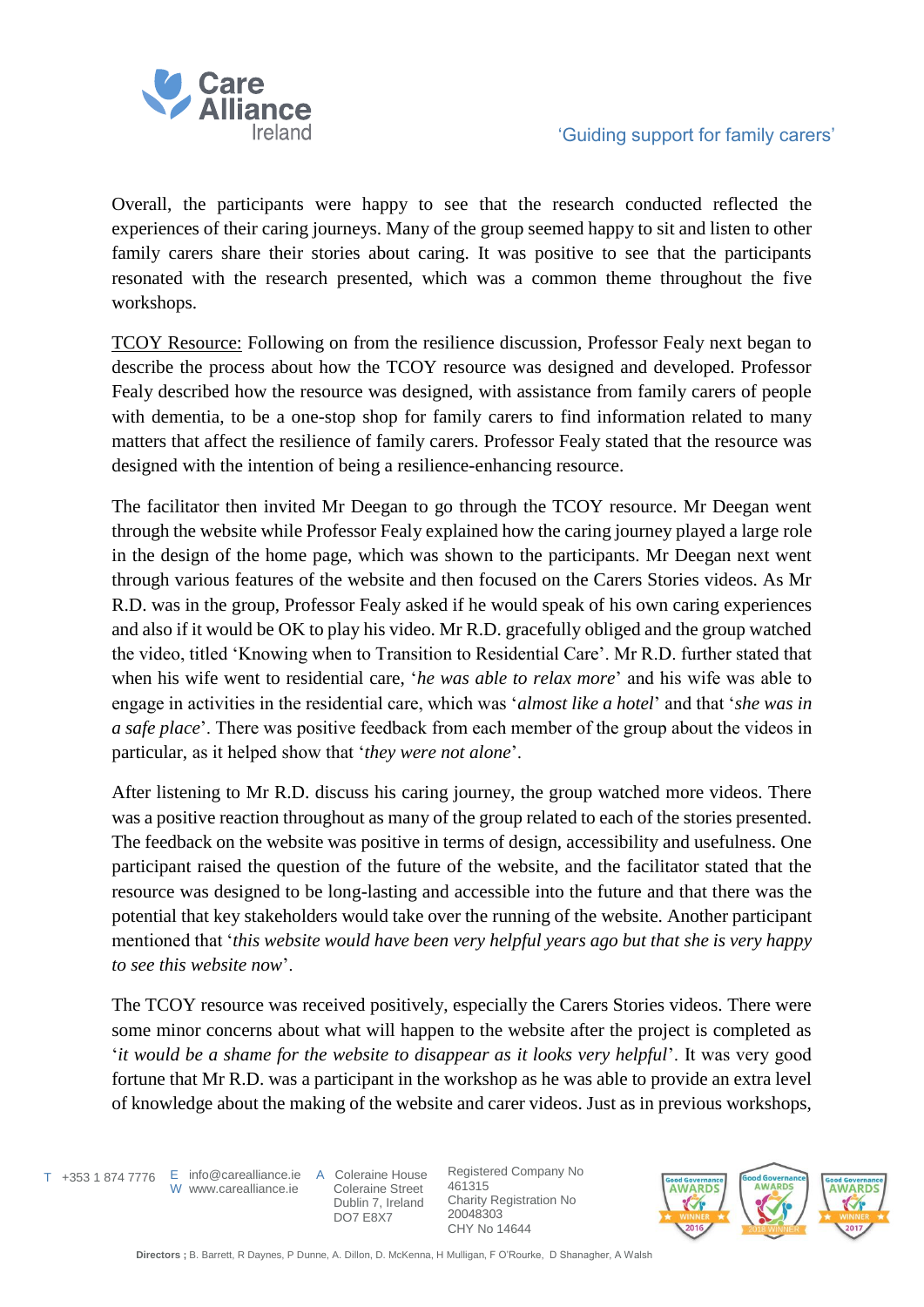

it was positive to note that many of the participants would be recommending the resource to others and that they were looking forward to viewing the website themselves at a later date.

#### **Feedback from second Dublin Workshop:**

- Many of the participants felt that dealing with repetition can be a drain on the levels of resilience in a carer. In one particular case a participant mentions that she feels guilty when she reacts negatively when the person she cares for is repeating a similar question or action. It is important to understand carers guilt, and that it is often draining to remain positive and supportive, especially if the carer is feeling in any way vulnerable or finding it difficult to cope.
- There was a consensus amongst the group that it is very important to look after yourself, as otherwise you will suffer, and if you are hurt or sick after caring for a loved one then '*you will have no back up plan*' and '*you will be in serious trouble*'.
- The feedback about the TCOY website was positive and many in the group were more than happy to see the development of such a resource. However, the group did highlight the importance of ensuring that the website be accessible to older people who may not be technologically savvy. A hard copy of the resource was thought to be a good idea.
- There was also a concern surrounding the longevity of the website, as many questioned the future of the resource after the project finished. Some of the group stated that it would be a '*shame to lose this resource*'*.*

#### **Key Points from second Dublin Workshop:**

- As with many of the previous workshops, there was a consensus amongst the group that good supports and being informed about dementia are key points to helping care for loved ones.
- Some of the participants agreed that reacting in a positive manner, especially in relation to repetition, can potentially help a person remain resilient as a family carer.
- It is important to also live your own life as an individual instead of just as a family carer. It was mentioned that meeting others with the condition '*to learn about others from different situations*' is a good way of understanding that you are not alone and that it '*can be worse in some cases*'*.* There was a strong agreement in the group that '*it is vital to talk to others*'*.*
- Many in the group related to the research presented and could empathise with the experiences of other family carers in the group.
- Some members of the group mentioned that they did not know where to turn at first to get a diagnosis or to get support to help care for their loved ones, so to have a resource which provides much of this information is very helpful.

T +353 1 874 7776 E info@carealliance.ie A Coleraine House W www.carealliance.ie

 Coleraine Street Dublin 7, Ireland DO7 E8X7

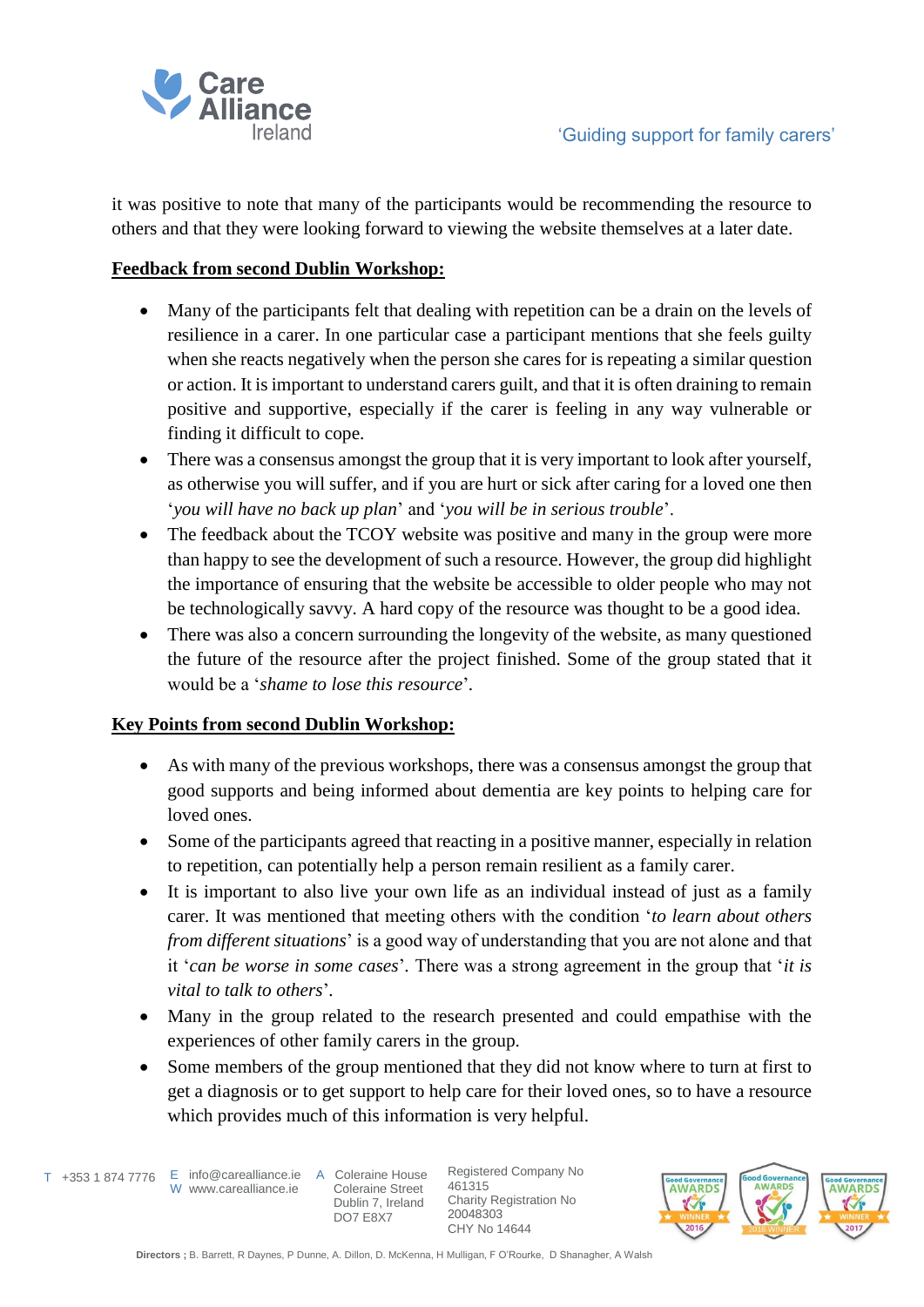

• There was a positive response to the TCOY website, with one participant stating '*this website would have been very helpful years ago but [I am] very happy to see this website now*'.

W www.carealliance.ie

T +353 1 874 7776 E info@carealliance.ie A Coleraine House Coleraine Street Dublin 7, Ireland DO7 E8X7

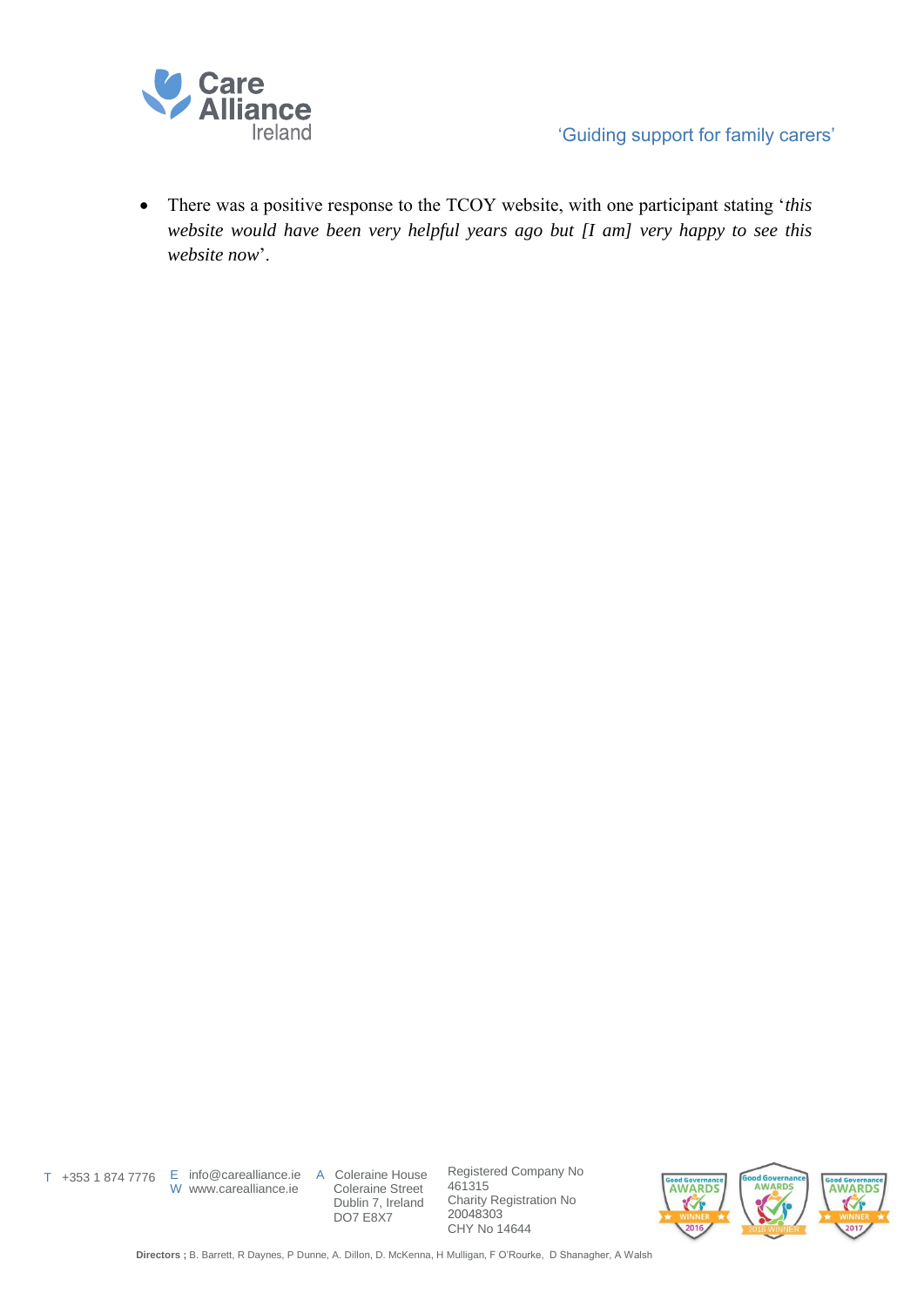

# **Key Points from KEDS Workshops**

- 1. There seems to be a lack of awareness of the National Dementia Strategy amongst many of the family carers who took part in the KEDS workshops. This was brought to the attention of the project team at the beginning of each workshop when the facilitator provided context for the project and how it was situated within the National Dementia Strategy. While some in each group were aware of the strategy, there were others who had never heard of the National Dementia Strategy. Whether this translates to a larger proportion of the population of family carers of people with dementia is something that we will be unable to determine as the sample number of family carers was less than 100. This may be worth noting for future studies or campaigns to raise awareness of the National Dementia Strategy in family carers of people with dementia, since one of the key points gathered from the workshops is that lack of information is a factor impeding resilience in family carers.
- 2. The workshops highlighted that family carers of people with dementia experience resilience and the care-giving journey differently. Many participants highlighted that being resilient can be due to a number of factors, such as personality, outlook on life, religious affiliation, genetic coding, etc. One of the key points that was made repeatedly in each workshop was the necessity for family carers to look after themselves. There were a number of arguments for and against the idea that an individual can be more or less resilient, as was noted in the research. The concept of resilience in family carers of people with dementia remains fluid and dynamic.
- 3. It is evident that there is a necessity to not only increase the levels of communication between family carers and GPs, public health nurses, etc. but also to make health and social care professionals more aware of the TCOY resource. Many participants highlighted that there is not enough information for family carers of people with dementia, and that where information is available, it is often difficult to access. According to the family carers, there is a need for GPs to be specially trained to deal with dementia patients and their family carers, as many carers have experienced GPs who do not how to deal with potential dementia patients.
- 4. Throughout the workshops, each group highlighted the need to destigmatise the idea of Alzheimer's and dementia, as some people are not well-enough informed about the disease. The groups highlighted that being educated and more informed about the disease will increase levels of resilience in family carers and in people with dementia also as there will be less misunderstanding about dementia. This may result in people being more comfortable with the idea of a person who has dementia and may aid family carers, which in turn may boost the carers' levels of resilience.

W www.carealliance.ie

T +353 1 874 7776 E info@carealliance.ie A Coleraine House Coleraine Street Dublin 7, Ireland DO7 E8X7